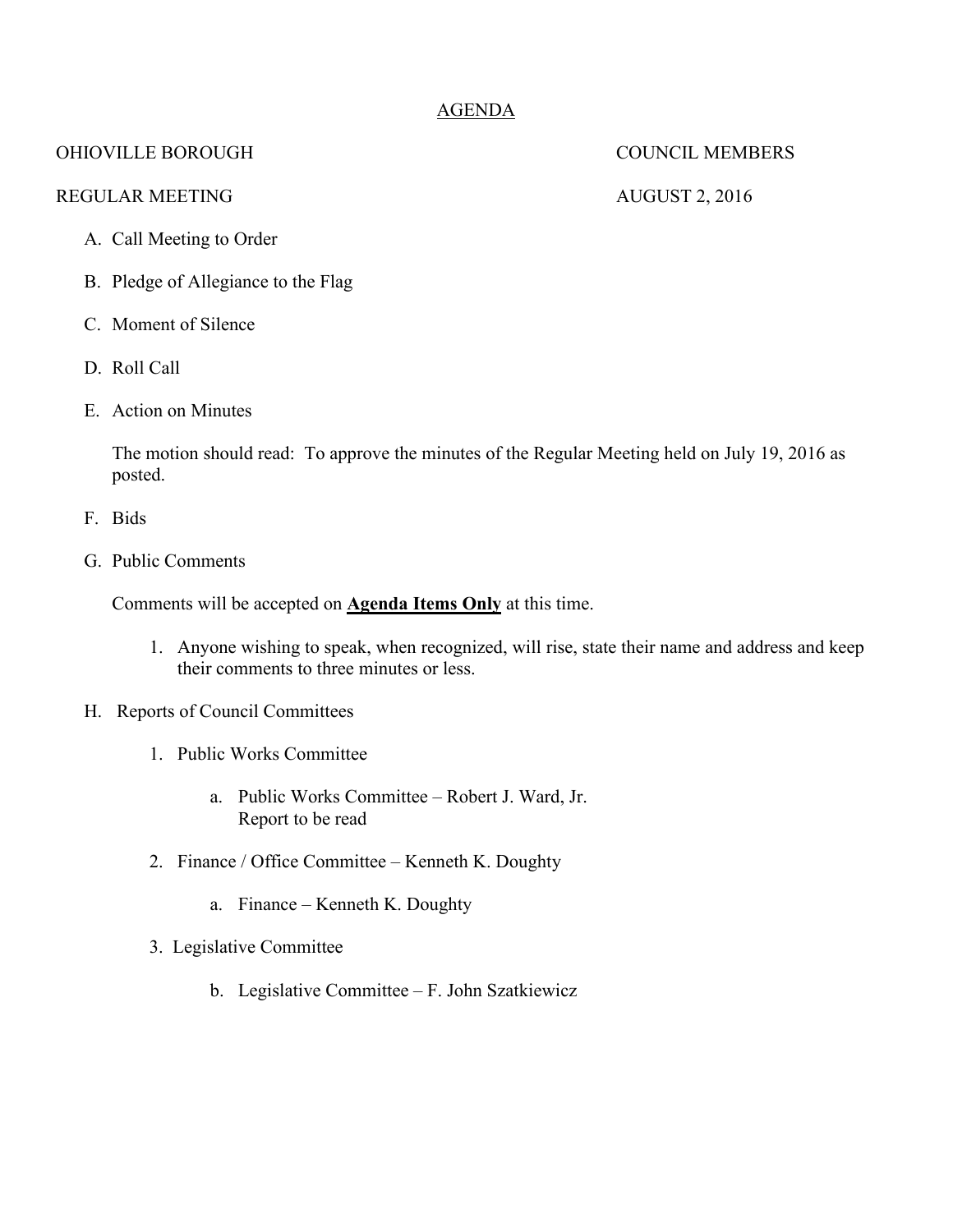- 4. Public Utilities Committee
	- a. Public Utilities Committee Kenneth K. Doughty
- 5. Public Safety Committee
	- a. Fire Committee Denise Cox
	- b. Police Committee Denise Cox
- 6. Recreation Committee
	- a. Recreation Committee Lucas Hill
- I. Reports of Officers
	- 1. Mayor's Report No Report
	- 2. Secretary No Report
	- 3. Treasurer No Report
	- 4. Planning Commission- No Report
	- 5. Emergency Coordinator Eugene Nagy No Report
	- 6. Borough Solicitor Paul A. Steff
	- 7. Borough Engineer John Klein
	- 8. Sewage Enforcement Officer Mike Groves No Report
	- 9. Tax Collector No Report
- J. Unfinished Business None at this time.
- K. Action on Bills No Bills.
- L. Ordinances or Resolutions None at this time.
- M. Communications None at this time.
- N. New Business Received letters from Larry Mason, Joanne Livenwood and Susan Johnson.